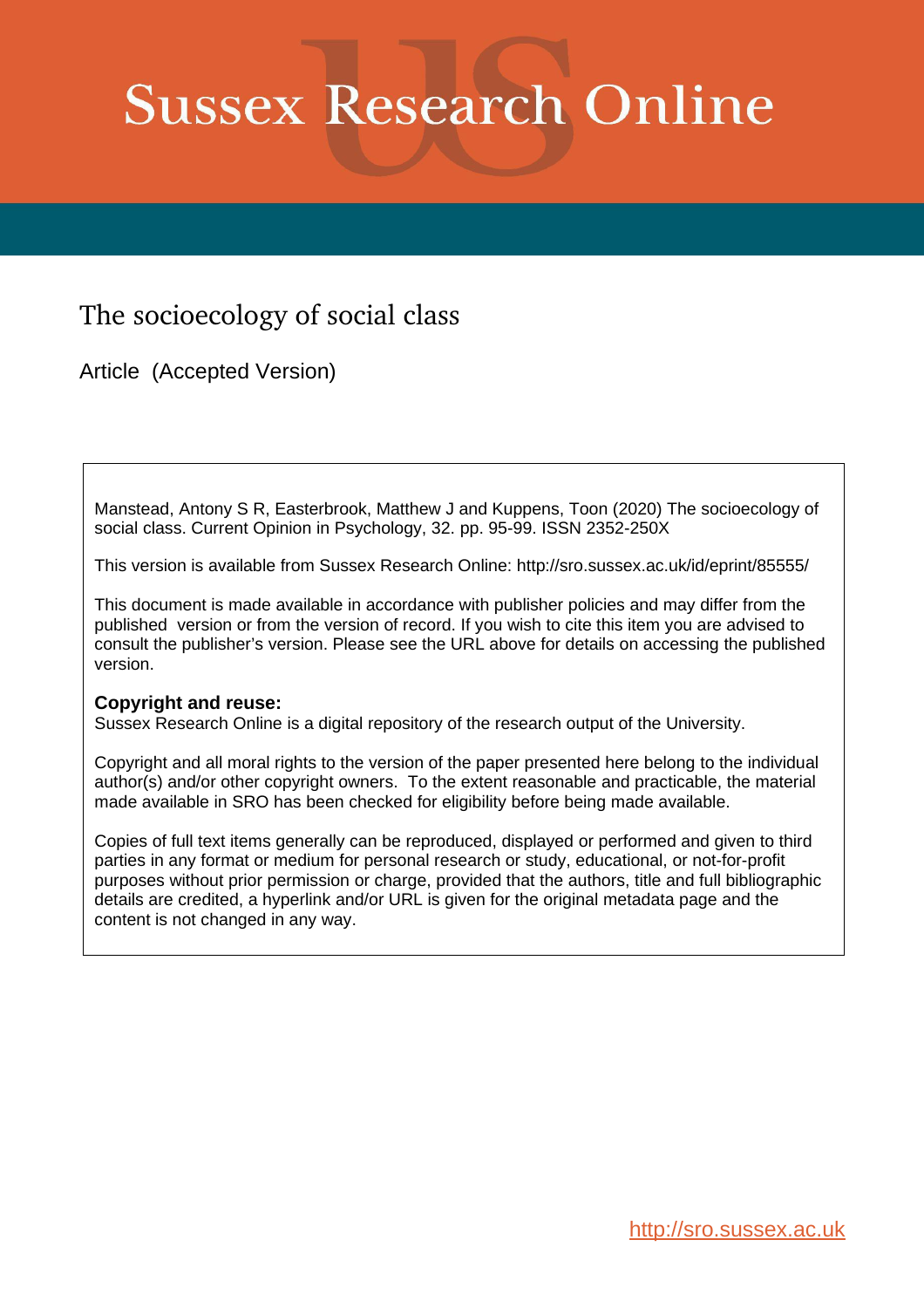The socioecology of social class

Antony S. R. Manstead<sup>1</sup> *Cardiff University, UK*

Matthew J. Easterbrook *University of Sussex, UK*

## Toon Kuppens *University of Groningen, Netherlands*

### **Highlights**

 $\overline{a}$ 

- Influence of social class on thought and behavior depends on specifics of social context
- This is because people compare themselves with others on locally relevant dimensions
- Context shapes the relevance of social comparison dimensions (e.g., education, income, ethnicity) and also the outcomes of such comparisons
- Differences in income are more predictive of social and political attitudes in countries with high economic inequality
- Differences in education are more predictive of social and political attitudes in countries with higher proportions of higher educated people
- Interventions that reduce educational inequalities among certain groups in one socioecological context may operate differently in other contexts.

Keywords: Socioecology, social class, social comparison, inequality, education

<sup>1</sup> Antony Manstead, School of Psychology, Cardiff University, Tower Building, Park Place, Cardiff CF10 3AT, UK. [MansteadA@Cardiff.ac.uk](mailto:MansteadA@Cardiff.ac.uk) (Corresponding author)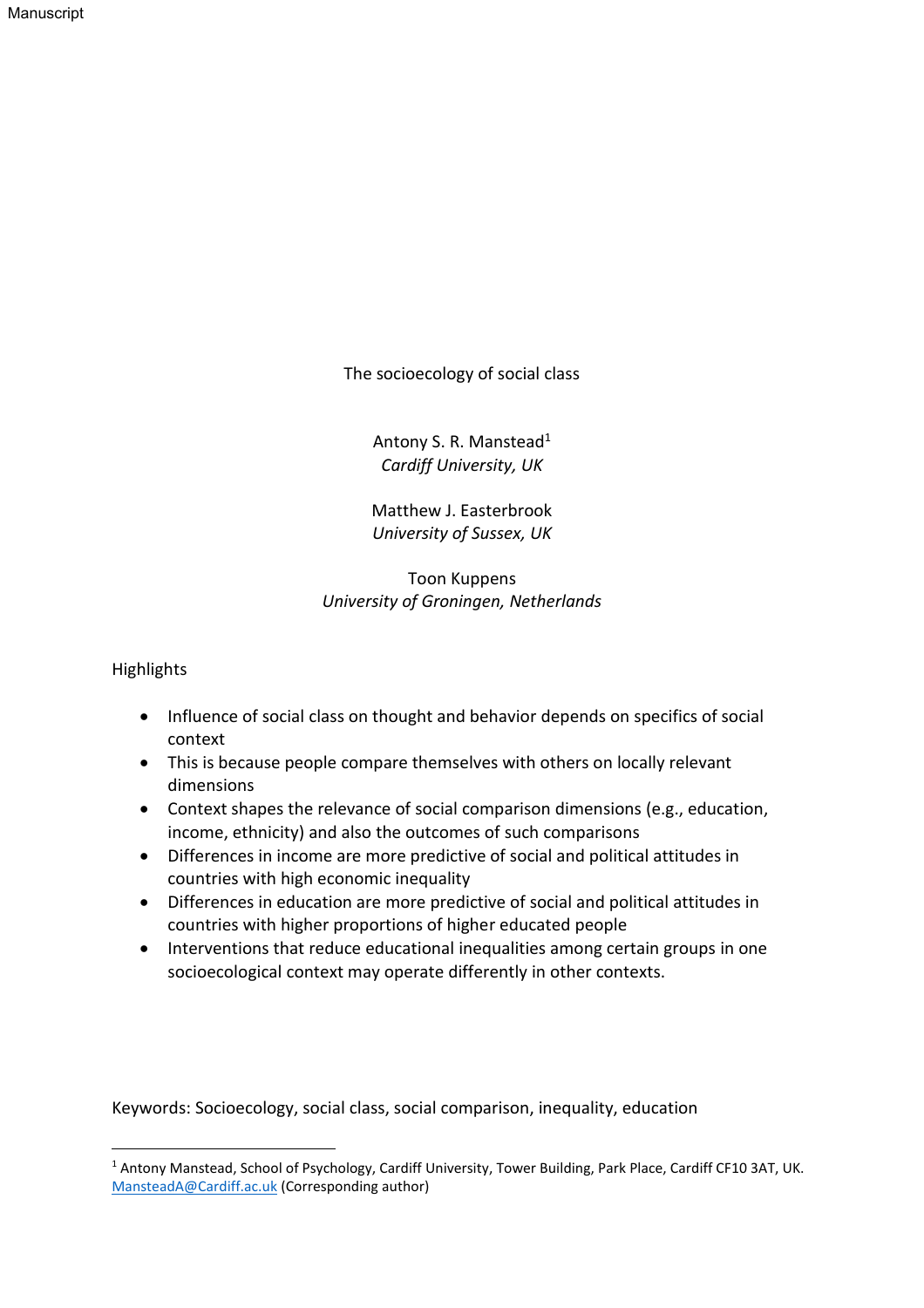#### **Abstract**

Despite the increasing attention paid by psychologists to social class, we argue here that insufficient attention has been paid to the ways in which socioecological factors shape both which dimensions of social class are used by individuals to compare themselves with others, and the outcomes of these comparisons. We illustrate our argument by reviewing recent research on the ways in which different facets of socioeconomic status shape social and political attitudes, and on the ways in which inequalities in educational outcomes stem from comparisons made in specific social contexts. We conclude that by studying the psychological impact of social class differences through the lens of a socioecological approach, it becomes more evident that this impact varies as a function of both the dimension of social class involved, and local social ecologies.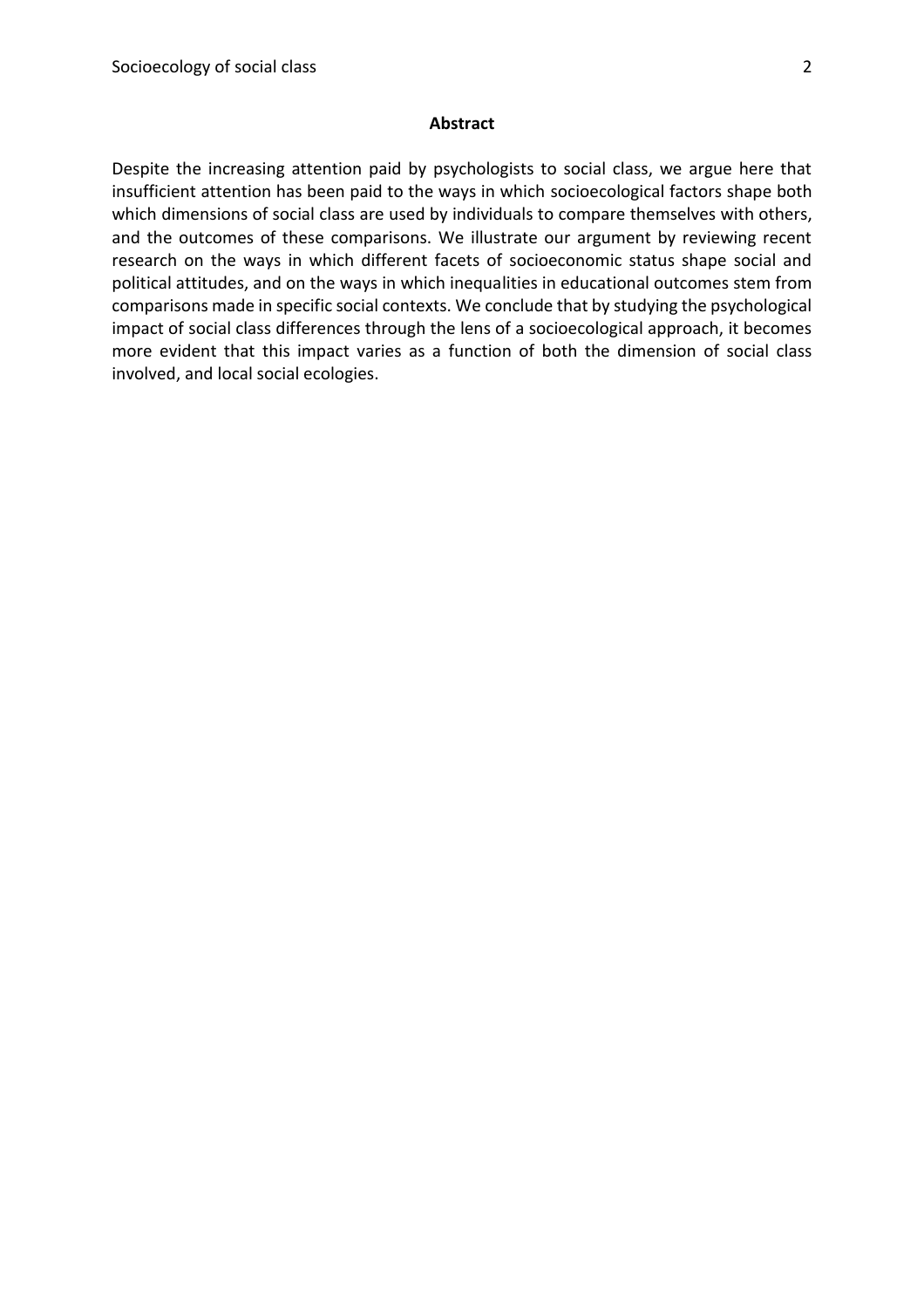#### **Introduction**

The past decade has witnessed an upsurge in psychological research on social class, a topic classically regarded as more appropriate for sociologists and political scientists. One reason for the historical lack of interest in social class on the part of psychologists was the difficulty in defining and operationalizing social class. To overcome this, psychologists have defined class in terms of socio-economic status (SES), usually operationalized as a combination of income and educational attainment.

There is a wealth of evidence that SES differences influence psychological processes and real-world outcomes (for recent reviews, see [1, 2, 3]). Our aim here is to view the psychology of social class through the lens of a socio-ecological approach [4]. Most social psychological research on social class examines inequality *in general*, rather than taking account of the social ecology of class differences. We argue that there is a good case for focusing more specifically on *what kinds of inequality* (e.g., power, status, education, income, wealth) matter in *which kinds of social context* (e.g., local, regional, national).

Our approach is informed by social comparison theory, the concept of relative deprivation, and social identity theory. Social comparison theory [5] argues that humans are motivated to evaluate themselves and do this by comparing themselves with others. However, people do not compare themselves with others in general; rather, they prefer to compare themselves with *similar* others. One type of similarity is local (versus distant). Local information is more highly weighted than distant information in making self-evaluations [6]. This accounts for seemingly counterintuitive research findings implying that students who achieve high grades can have lower academic self-esteem than those who achieve lower grades, if they are surrounded by high achievers [7, 8].

The importance of local comparisons is also clear in relative deprivation theory. To account for apparent anomalies in his findings in *The American Soldier*, Stouffer and colleagues [9] used the concept of relative deprivation, arguing that Black soldiers in the southern army camps compared themselves with their southern civilian counterparts rather than their northern soldier counterparts. As a result, those in southern camps did not feel deprived, despite the objectively better circumstances experienced by their northern army counterparts, because they were still better off than their southern civilian counterparts.

A final strand of theorizing that informs our approach is social identity theory (SIT; [10]) and its close relative, self-categorization theory (SCT; [11]). Here, too, social comparisons play a key role: The core argument in SIT is that people are motivated to achieve or maintain a positive social identity and that this positive identity derives largely from favorable comparisons that can be made between the ingroup and relevant outgroups. SCT helps to explain which comparisons will be made: People are likely to categorize themselves and others into groups on the basis of perceived similarities and differences, the important point being that how these categorizations are made will be shaped by the comparative context. These categorizations, in turn, feed into group members' experiences, ambitions, motivations, and life trajectories.

We now turn to our main argument. Given that people have multiple identities, they can compare themselves with others on several dimensions. As we shall see, the importance and valence of any given comparison dimension varies systematically as a function of the comparative context. Depending on socioecological features of the context, comparisons may be made based on class rather than ethnicity, or on different facets of social class – such as education rather than income – which alter the salience, meaning, and value of different social identities. Socioecological features of the context also influence the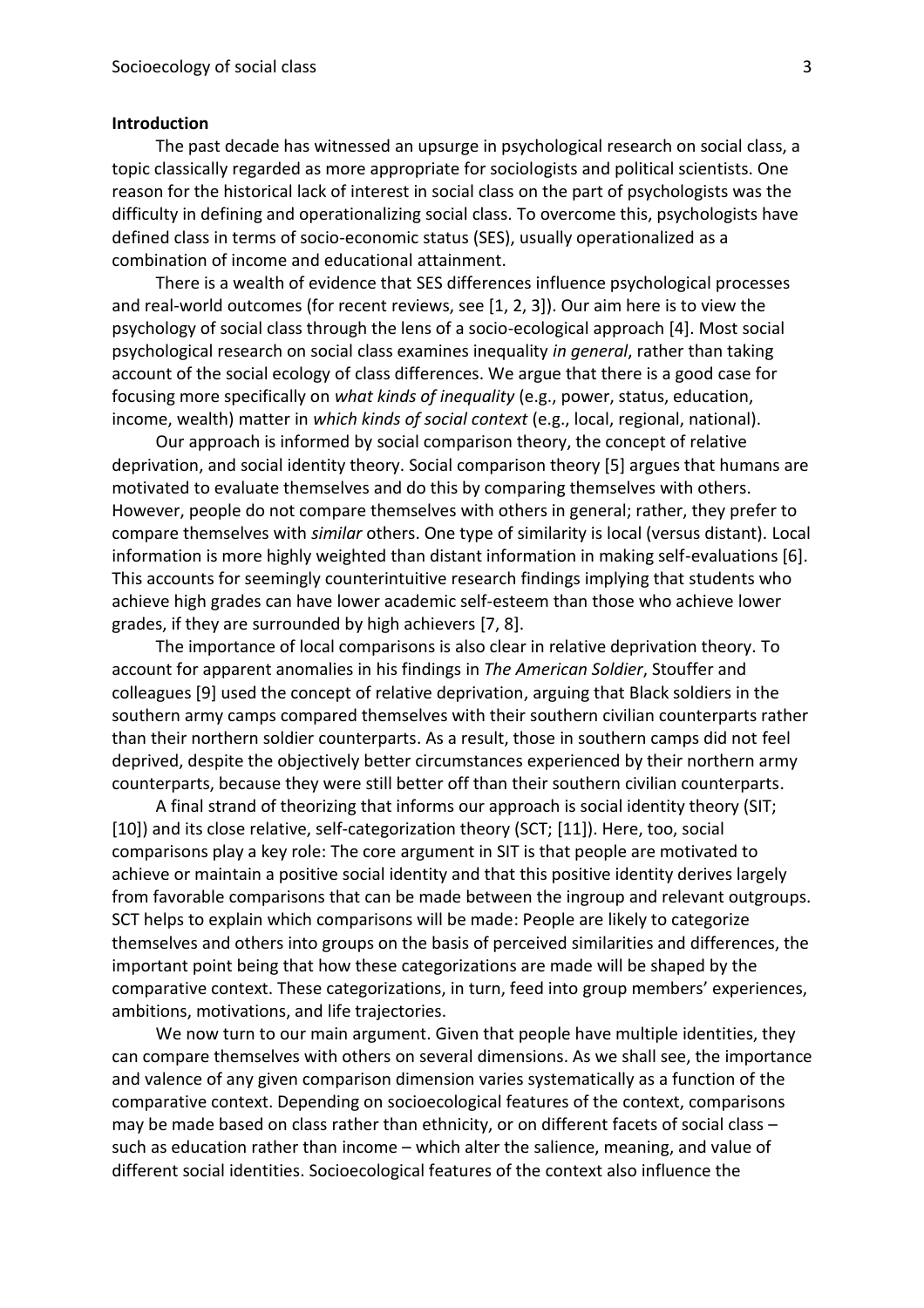outcomes of comparisons, such that, for example, differences in educational outcomes affect attitudes differently in societies where there is a relatively high proportion of persons who have been highly educated.

Below we focus primarily on the dimension of education. There are three main reasons for doing so. First, education has become a key predictor of life chances (e.g., [12]), making social inequalities in educational outcomes especially important. Second, education is highly valued in societies and often perceived to be a countervailing force against classbased inequalities, yet evidence demonstrates that educational institutions channel and reinforce inequalities [3, 13, 14, 15, 16, 17]. Third, differences in education are fueling contemporary political rifts. Low educational attainment is the key predictor of prejudice [18], interest and trust in politics [19, 20, 21], radical-right voting [22], and support for Trump [23] and Brexit [24]. Although income also plays a role (e.g., [25]) in predicting such outcomes, when income and education are jointly investigated in representative samples, education is the only reliable predictor (e.g., [26]).

Given these key roles of education, it is important to understand which features of the socioecological context strengthen the associations between education and social and political attitudes, and shape social inequalities in educational outcomes. We now discuss these in turn.

#### **Social class as a predictor of social and political attitudes**

Analysis of political attitudes over time shows that distinguishing between different dimensions of class can be important. Thus the classic left-right political dimension is associated with income, such that those with lower incomes are more in favor of redistribution and government intervention than are those with higher incomes. However, since the 1990s a new political dimension has taken center stage, and this is associated with education rather than income (e.g., [27]): Lower educated people tend to support nationalist and anti-immigration parties, whereas higher educated people tend to support parties that emphasize ethnic tolerance and protection of the environment [18, 22]. Why are these two political dimensions related to different aspects of social class? As yet there is no definitive answer to this question, but we argue that changes in the socioecological context must have occurred in order for education to become more central to this second attitudinal dimension, and that this possibility would be overlooked by treating class as a unidimensional construct.

The relative roles of education versus income depend not only on the nature of the outcome variable but also on the societal context. Income and education independently predict subjective social status: Higher educated people and those with higher incomes place themselves higher on the social ladder. However, the relation between education and subjective social status is more independent of the relation with income in countries with a larger proportion of higher educated people [28]. Similarly, education has a stronger (negative) relation with feelings of exclusion from society and trust in institutions in countries with a larger proportion of higher educated [29]. A potential explanation for these findings is that people are more likely to use education as a dimension of comparison in societies where education has greater institutional importance [30]. Although the US (where much of the published social psychological research on social class has been conducted) has a relatively large proportion of highly educated people, it has a relatively weak educationstatus relation and this relation is confounded with other demographic variables, such as income. The US therefore seems to be atypical, and generalizations from US research on social class to other countries should be made with caution.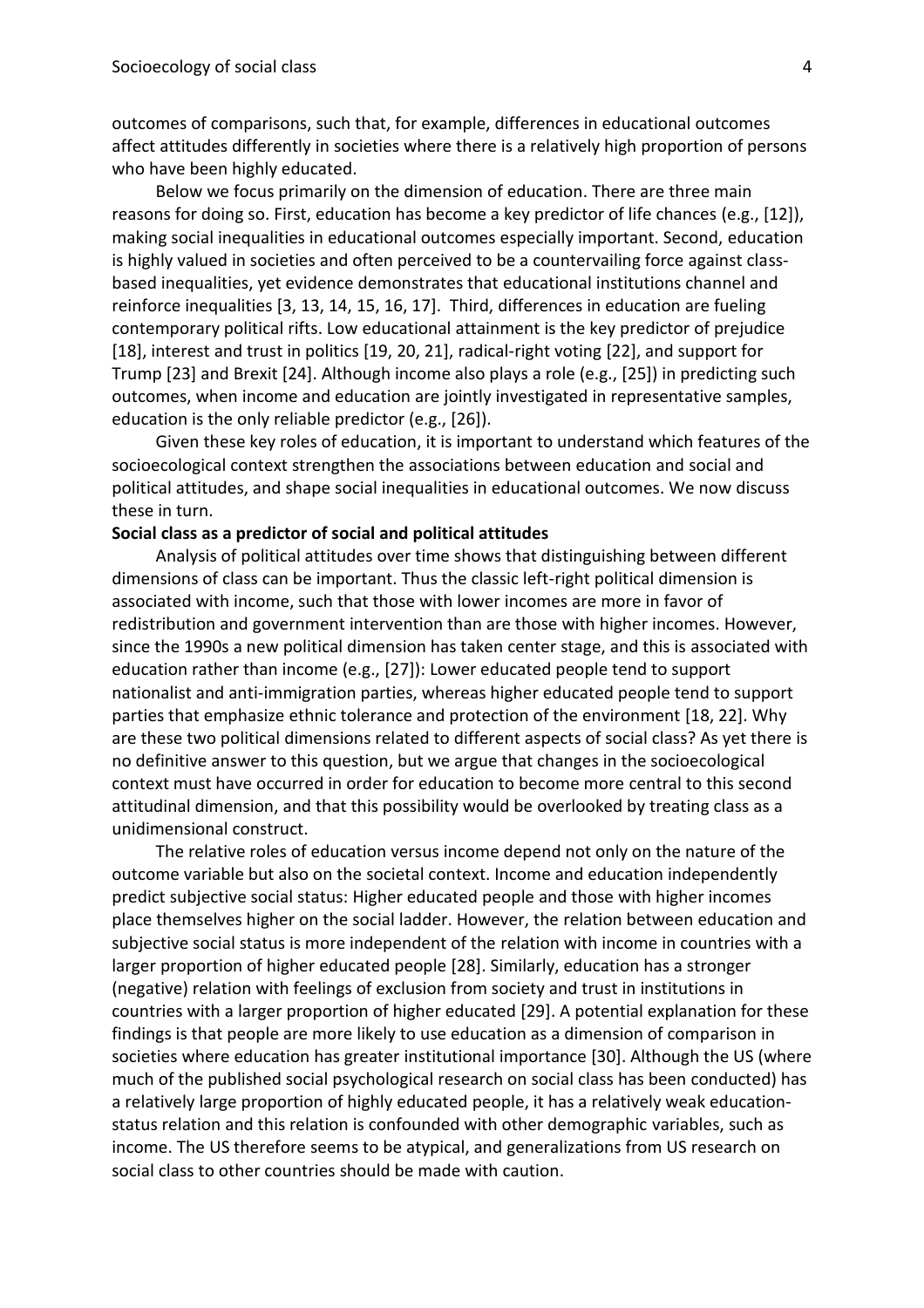In (European) societies with a larger proportion of higher educated people, there is also a stronger association between education and satisfaction with society, compared to societies with a lower proportion of higher educated people [31]. Satisfaction with society is strongly related to positive attitudes towards minorities and immigrants and negatively related to radical-right voting [32, 33]. Based on these findings, we suggest that in countries where education has become a dominant institution, lower educated people are more likely to be dissatisfied and to react with political extremism. Although more evidence is needed to confirm this, focusing on socioeconomic status in general would not have generated this idea.

The effects of income also depend on the societal context. For example, one's income relative to one's neighbors is more strongly related to life satisfaction in US counties with higher rather than lower inequality [34]. Similarly, at the country level, income is more strongly related to subjective social class (whether one identifies with upper, middle, or working class) in more unequal countries [35]. Thus, whether education or income are used as comparison dimensions, and the consequences of these comparisons, varies according to social ecology.

#### **Inequalities in education**

The outcomes of comparisons that are made in more specific contexts – such as educational institutions – are also likely to be fueled by the local socioecology. As argued below, socioecological features of educational institutions are likely to fuel educational inequalities by altering the focus and meaning of comparisons. In the US, for example, the socioecological context promotes comparisons between ethnic groups, whereas in the UK, the context promotes comparisons between those who come from different social classes.

Class-based educational inequalities are prominent in the UK, and more so than inequalities between the major ethnic groups. Students from working class or poor backgrounds in the UK feel that they are not valued in education; that their background is incompatible with educational success and progressing to higher education [36, 37, 38]; and perform poorly because of fears of confirming negative stereotypes about their group's academic performance [39] (see also [40, 41, 42]). These factors are negatively associated with motivation, achievement, and wellbeing, and help to explain class-based educational inequalities.

We argue that these feelings and perceptions result from the comparisons that are made within particular social ecologies. Consider the following: Lower class students are grossly underrepresented in high status educational institutions. For example, despite more than 50% of the British population identifying as working class [43], only 10% of Oxford or Cambridge graduates identify as working class [44], and only 6% of medical doctors say they are from working-class backgrounds [45]. Hence, there are few examples of lower-class students who have reaped benefits from education. This lack of role models fuels perceptions that educational success is not something worth pursuing and may encourage disidentification from education. It is therefore unsurprising that economically disadvantaged English school pupils perform worse than their peers throughout education [46].

We argue that the absence of working-class role models, the underrepresentation of group members in high status domains, and the group's historical underperformance feed into the meaning of that group's social identity within that domain, igniting a sense of threat and misfit among lower-class students. It also often leads to members of other groups becoming biased towards them in ways that make it difficult for them to counter these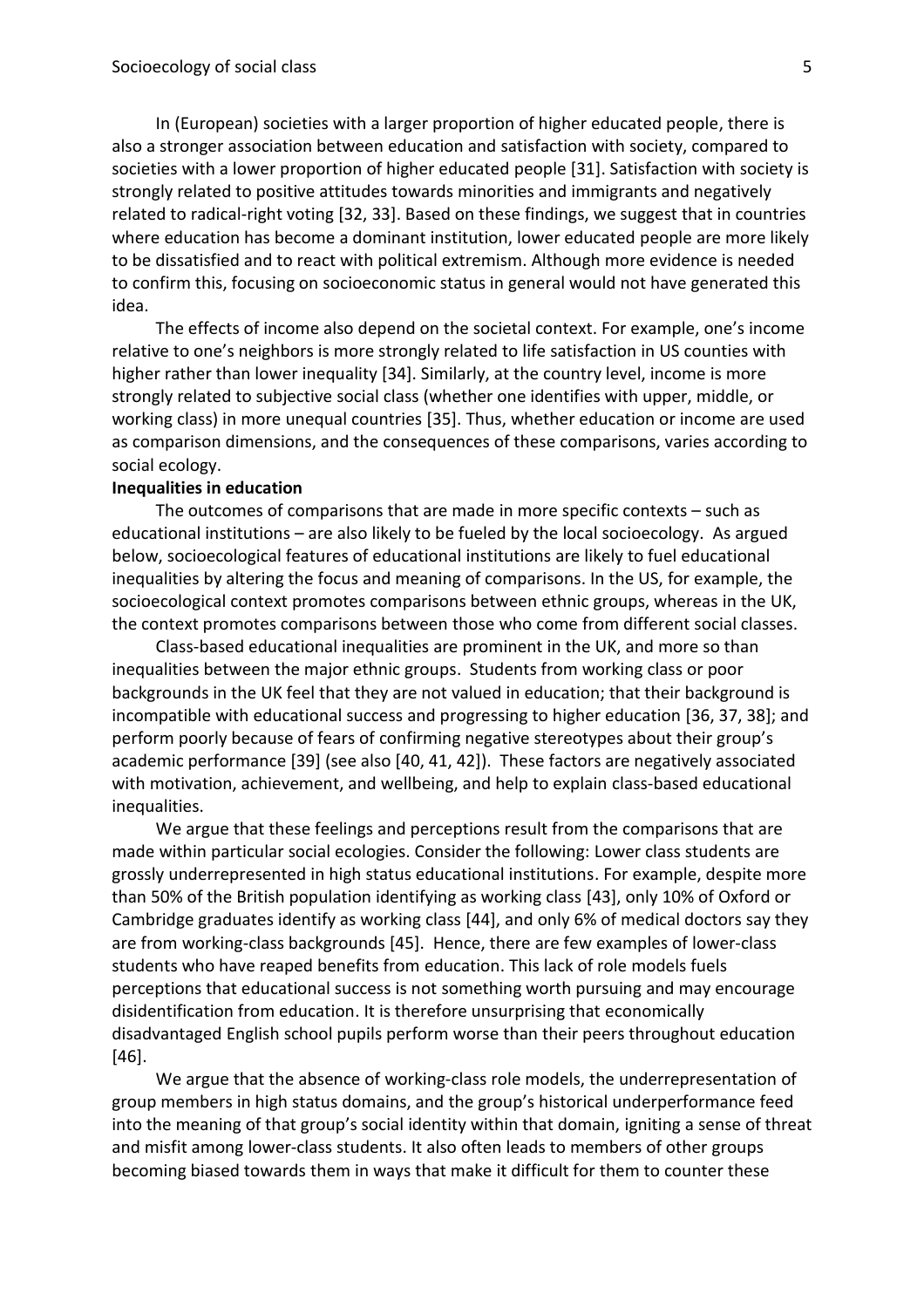negative expectations [14, 15, 47]. Indeed, increasing the salience of role models within the local context – particularly those with whom underperforming group members can identify – leads to positive outcomes for Latino students studying STEM subjects in the US [48]. We argue that similar processes are likely to operate for social class groups in the UK [36].

Direct evidence for the role of socioecological factors comes from research on interventions that have been found to reduce educational inequalities. There is compelling evidence that self-affirmation interventions – brief writing exercises encouraging participants to reflect on their important life values – improve the academic performance of negatively stereotyped students within education. For example, in US schools, selfaffirmation has been shown to reduce the ethnic achievement gap [49, 50, 51], arguably because it reduces the negative effects of stereotype threat. However, the effectiveness of self-affirmation varies depending on the local context. Self-affirmation is more beneficial for ethnic minority students who are in a smaller numerical minority and have lower historical performance [52]. This suggests that the meaning of social identities and the associated sense of stereotype threat varies according to the socioecological context. Extending this to social class variation in England – where inequalities between ethnic groups are small relative to those between social classes – research has found that although self-affirmation does not improve the performance of ethnic minority students, it *does* enhance the performance of school pupils eligible for free school meals (a proxy for economic disadvantage) [39]. This, we argue, reflects the different meanings of ethnic and social class identities within these different socioecological contexts.

#### **Conclusions**

Studying the psychological impact of social class differences through the lens of a socioecological approach reveals that effects vary as a function of (a) the specific dimension of social class (i.e., education versus income), and (b) contextual factors (i.e., proportion of higher educated people or level of economic inequality in a given setting). This enhances our understanding of social class effects and generates new research questions, including ones that could be studied using experiments, which are arguably well suited to studying the moderating effects of context that we have focused on here, many of which have been identified in high-quality data derived from representative probability samples. This lends confidence that the issues are ones that are societally relevant (see [4]).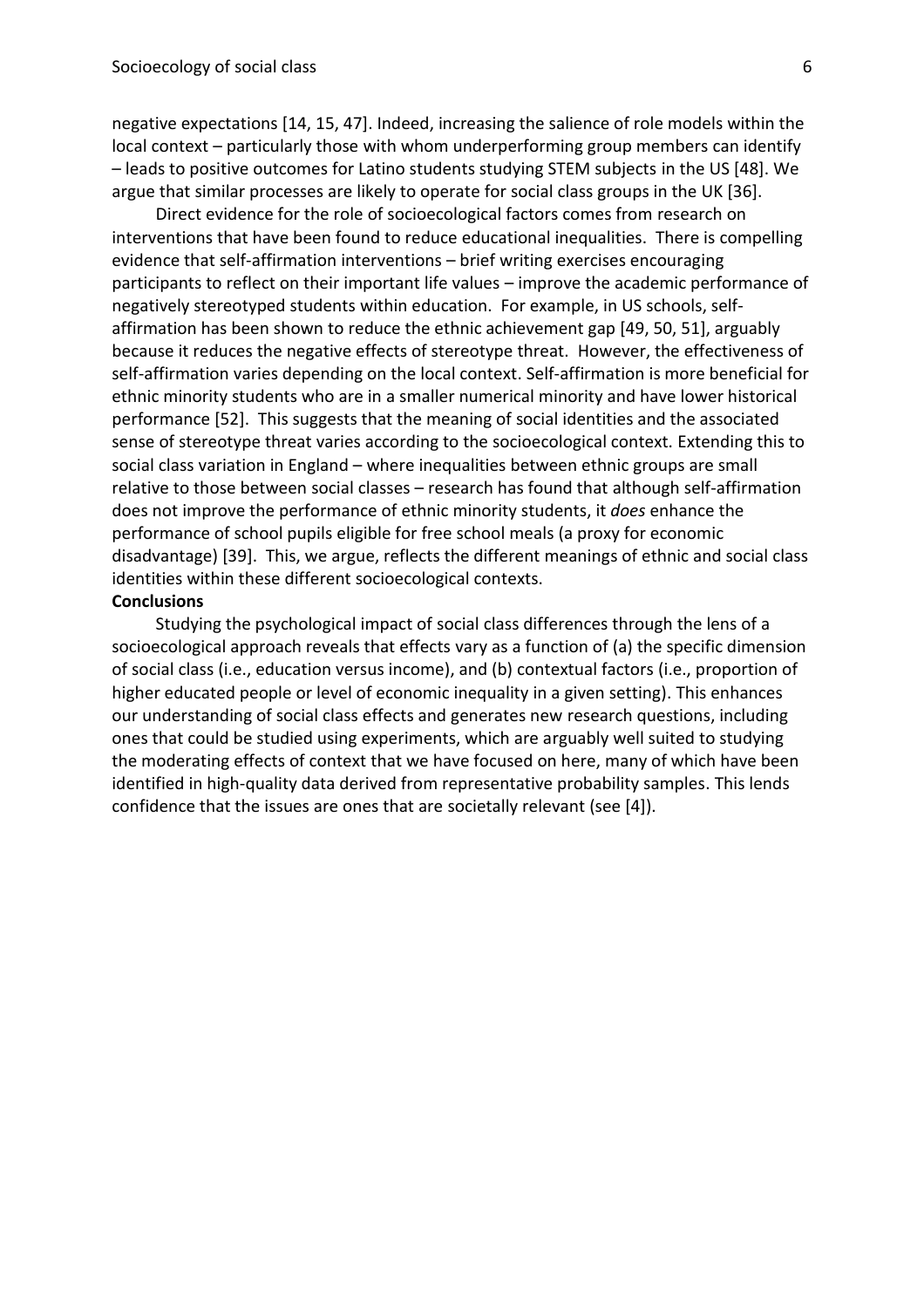# **Acknowledgments**

The writing of this paper was facilitated by grant ES/K003534/1 from the Economic and Social Research Council, UK.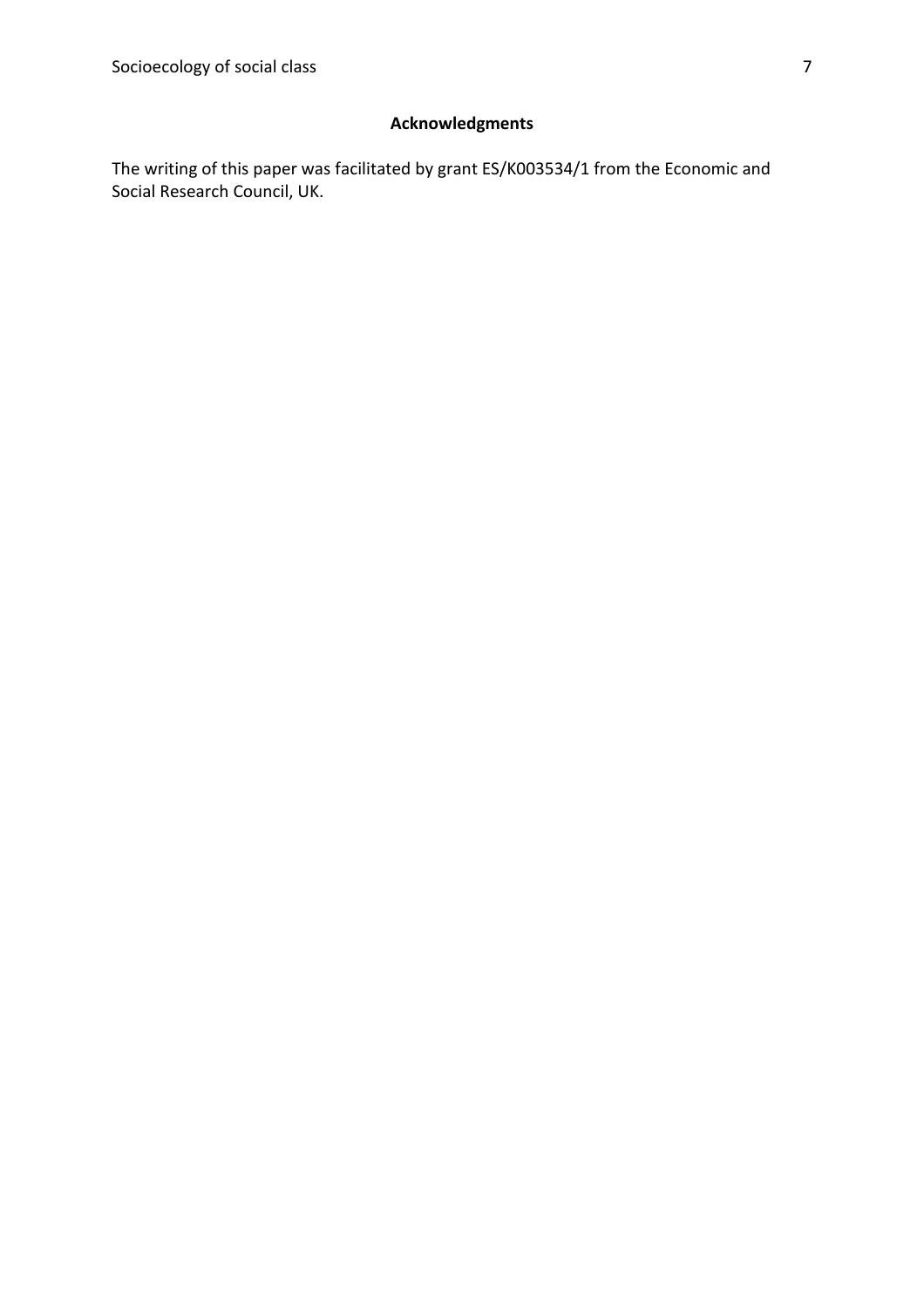# **References**

[1] Manstead ASR: The psychology of social class: How socioeconomic status impacts thought, feelings, and behaviour. *Br J Soc Psychol* 2018, **57**: 267-291. <http://dx.doi.org/10.1111/bjso.12251>

A review paper that seeks to summarize and integrate research on the ways in which social class influences the ways in which people think, feel, and act.

- [2] Markus H, Stephens N: Editorial overview: Inequality and social class: The psychological and behavioral consequences of inequality and social class: A theoretical integration. *Curr Opin Psychol* 2017*,* **18**: iv-xii. <https://doi.org/10.1016/j.copsyc.2017.11.001>
- [3] Stephens NM, Markus H, & Phillips, LT: Social class culture cycles: How three gateway contexts shape selves and fuel inequality. *Ann Rev Psychol* 2014, **65**: 611-634. http://dx.doi.org/10.1146/annurev-psych-010213-115143
- [4] Oishi S: Socioecological psychology. *Ann Rev Psychol* 2014*,* **65**: 581-609. <http://doi.org/10.1146/annurev-psych-030413-152156>
- [5] Festinger L: A theory of social comparison processes. *Human Relations* 1954, **7**: 117– 140.<http://doi.org/10.1177/001872675400700202>
- [6] Zell E, Alicke MD: The local dominance effect in self-evaluation: Evidence and explanations. *Pers Soc Psychol Rev* 2010*,* **14**: 368–384. http://dx.doi.org/10.1177/1088868310366144
- [7] Huguet P, Dumas F, Marsh H, Regner I, Wheeler L, Suls J, Seaton, M, Nezlek JB: (2009). Clarifying the relationships between the big-fish-little-pond effect (BFLPE) and social comparison: An integrative study. *J Pers Soc Psychol* 2009, **97**: 156- 170. <http://dx.doi.org/10.1037/a0015558>
- [8] Hoferichter F, Lätsch A, Lazarides R, Raufelder D: The big-fish-little-pond effect on the four facets of academic self-concept. *Front Psychol* 2018, **9**: 1247. doi: 10.3389/fpsyg.2018.01247
- [9] Stouffer SA, Suchman EA, DeVinney LC, Starr SA, Williams, RM: *The American Soldier: Adjustment to Army Life*, *Vol. 1*. Princeton University Press; 1949.
- [10] Tajfel H, Turner JC: The social identity theory of intergroup behaviour. In *Psychology of intergroup relations* (2nd ed). Edited by Worchel S, Austin W. Nelson-Hall; 1986: 7-24.
- [11] Turner, JC: A self-categorization theory. In *Rediscovering the social group: A selfcategorization theory.* Edited by Turner J, Hogg M, Oakes P, Reicher S, Wetherell M. Blackwell; 1987: 42-67.
- [12] Hout M, DiPrete TA: What we have learned: RC28's contributions to knowledge about social stratification. *Res Soc Strat Mobil* 2006, **24**: 1–20. http://dx.doi.org/10.1016/j.rssm.2005.10.001
- [13] Bourdieu P, Passeron J-C: *Reproduction in education, society and culture*. Sage; 1990.
- [14] Autin F, Batruch A, Butera F: The function of selection of assessment leads evaluators to artificially create the social class achievement gap. *Journal of Educational Psychology* 2019, **111**: 717–735.<https://doi.org/10.1037/edu0000307>
- [15] Batruch A, Autin F, Bataillard F, Butera F: School Selection and the Social Class Divide: How Tracking Contributes to the Reproduction of Inequalities. *Personality and Social Psychology Bulletin* 2019, **45**: 477–490.<https://doi.org/10.1177/0146167218791804>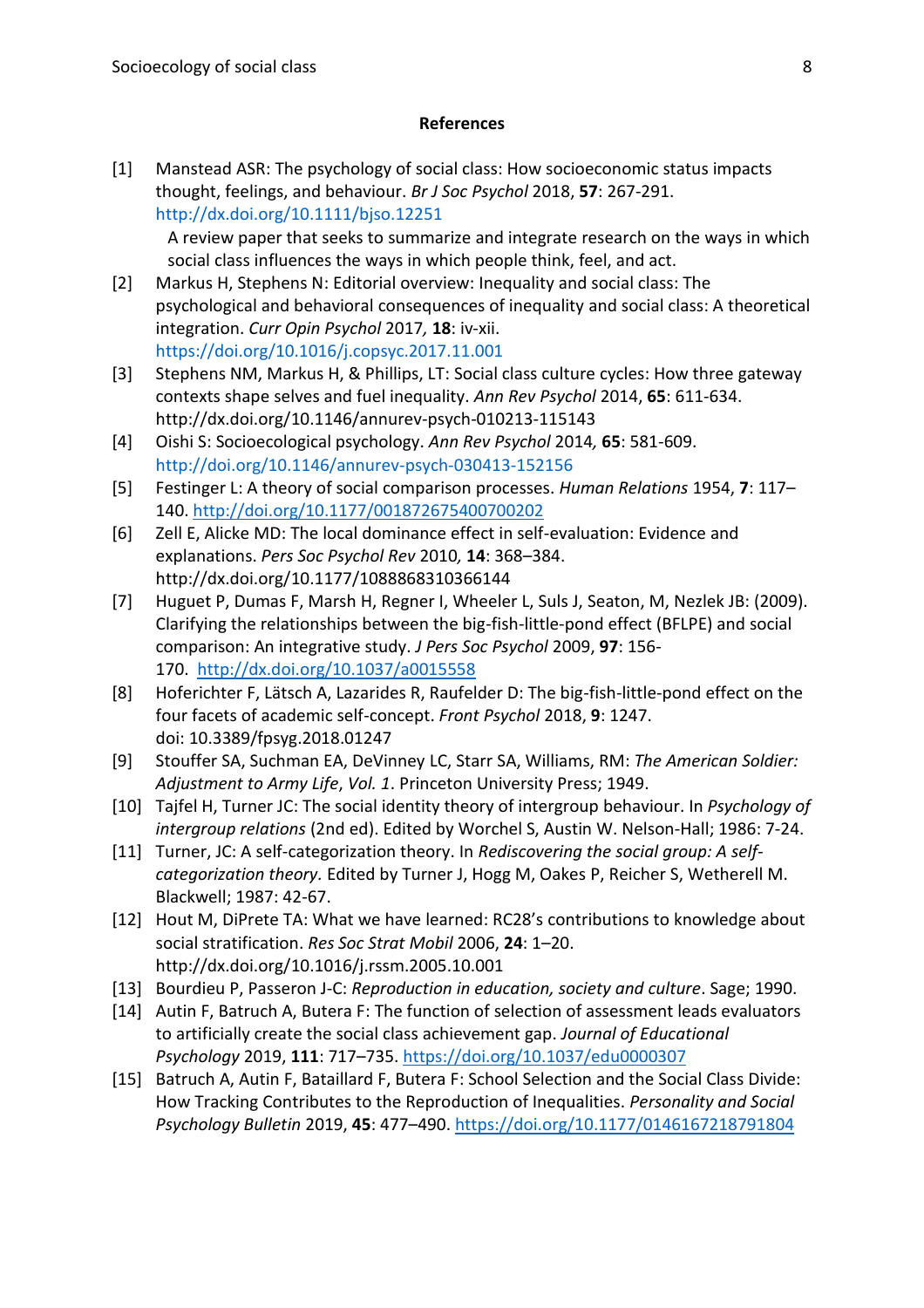- [16] Darnon C, Wiederkehr V, Dompnier B, Martinot D: 'Where there is a will, there is a way': Belief in school meritocracy and the social-class achievement gap. *Br J Soc Psychol* 2018, **57**: 250–262[. https://doi.org/10.1111/bjso.12214](https://doi.org/10.1111/bjso.12214)
- [17] Darnon C, Smeding A, Redersdorff S: Belief in school meritocracy as an ideological barrier to the promotion of equality. *Eur J Soc Psychol* 2018, **48**: 523–534. <https://doi.org/10.1002/ejsp.2347>
- [18] Stubager R: Education-based group identity and consciousness in the authoritarianlibertarian value conflict. *Eur J Pol Res* 2009, **48**: 204–233. http://dx.doi.org[/10.1111/j.1475-6765.2008.00834.x](https://doi.org/10.1111/j.1475-6765.2008.00834.x)
- [19] Easterbrook MJ, Kuppens T, Manstead ASR: The education effect: Higher educational qualifications are robustly associated with beneficial personal and socio-political outcomes. *Soc Indicators Res* 2016, **126**: 1261–1298. [https://doi.org/10.1007/s11205-](https://doi.org/10.1007/s11205-015-0946-1) [015-0946-1](https://doi.org/10.1007/s11205-015-0946-1)
- [20] Noordzij K, der Waal JV, Koster WD: The educational gradient in trust in politicians in the Netherlands: A status-based cultural conflict. *Sociol Quarterly*, in press. <https://doi.org/10.1080/00380253.2019.1580551>
- [21] Spruyt B, Kuppens T, Spears R, van Noord J: Talking politics? Educational category salience reinforces differences in people's willingness to participate in deliberative initiatives. *Pol Psychol*, 2018.<https://doi.org/10.1111/pops.12558>
- [22] Kriesi H, Grande E, Lachat R, Dolezal M, Bornschier S, Frey T: Globalization and the transformation of the national political space: Six European countries compared. *Eur J Pol Res* 2006, **45**: 921–956.<https://doi.org/10.1111/j.1475-6765.2006.00644.x>
- [23] Silver N: Education, not income, predicted who would vote for Trump. Retrieved September 19, 2017, from: http://fivethirtyeight.com/features/education-notincome-predicted-who-would-vote-for-trump/
- [24] Goodwin M, Heath O: Brexit vote explained: Poverty, low skills and lack of opportunities, 2016. Retrieved from: https://www.jrf.org.uk/report/brexit-voteexplained-poverty-low-skills-and-lack-opportunities
- [25] Mols F, Jetten J: *The wealth paradox: Economic prosperity and the hardening of attitudes*. Cambridge University Press; 2017.
- [26] Carvacho H, Zick A, Haye A, González R, Manzi J, Kocik C, Bertl M: On the relation between social class and prejudice: The roles of education, income, and ideological attitudes. *Eur J Soc Psychol* 2013 **43**: 272–285.<https://doi.org/10.1002/ejsp.1961>
- [27] Houtman D, Achterberg P, Derks A: *Farewell to the leftist working class*. New Transaction; 2008.
- [28] van Noord J, Spruyt B, Kuppens T, Spears R: Education-based status in comparative perspective: The legitimization of education as a basis for social stratification. *Soc Forces* 2019. <https://doi.org/10.1093/sf/soz012> Analyses of International Social Survey Programme data find that education is (1) consensually seen as a legitimate form of social status, (2) related to higher

subjective social status, and (3) more independently related to subjective social status in countries with a higher proportion of higher educated.

- [29] Eurofound: *European Quality of Life Survey 2016: Quality of life, quality of public services, and quality of society* [Data set]. Luxembourg: Publications Office of the European Union.
- [30] Baker D: *The schooled society: The educational transformation of global culture.* Stanford University Press; 2014.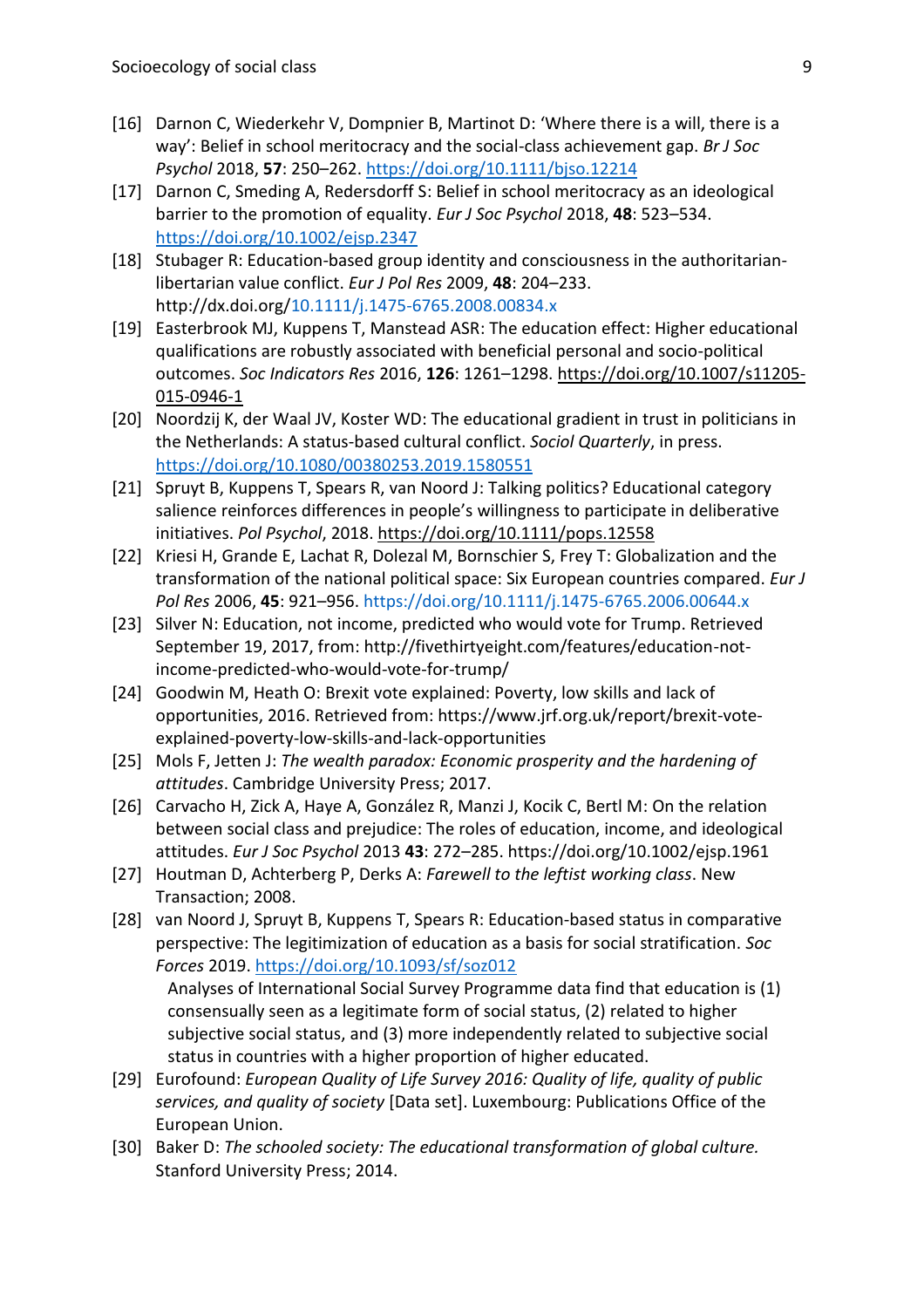- [31] Elchardus M, De Keere K: Republicanism in mediated society: A comparative analysis on public and private evaluation guided by the theory of symbolic society. *Int J Politics, Culture, & Society* 2013 **26**: 273–290[. https://doi.org/10.1007/s10767-013-9145-8](https://doi.org/10.1007/s10767-013-9145-8)
- [32] Elchardus M, Spruyt B: Populism, persistent republicanism and declinism: An empirical analysis of populism as a thin ideology. *Government & Opposition* 2016 **51**: 111–133. https://doi.org/10.1017/gov.2014.27
- [33] Schumacher G, Rooduijn M: Sympathy for the 'devil'? Voting for populists in the 2006 and 2010 Dutch general elections. *Elect Stud* 2013 **32**: 124–133. <https://doi.org/10.1016/j.electstud.2012.11.003>
- [34] Cheung F, Lucas RE: Income inequality is associated with stronger social comparison effects: The effect of relative income on life satisfaction. *J Pers Soc Psychol* 2016 **110**: 332–341. https://doi.org/10.1037/pspp0000059
- [35] Andersen R, Curtis J: The polarizing effect of economic inequality on class identification: Evidence from 44 countries. *Res Soc Strat Mobil* 2012 **30***:* 129–141. http://dx.doi.org/10.1016/j.rssm.2012.01.002
- [36] Easterbrook MJ, Hadden IR., Nieuwenhuis M: Identities in context: How social class shapes inequalities in education. In *The Social Psychology of Inequality*. Edited by Jetten J, Peters, K. Springer; in press.
- [37] Iyer A, Jetten J, Tsivrikos D, Postmes T, Haslam SA: (2009). The more (and the more compatible) the merrier: Multiple group memberships and identity compatibility as predictors of adjustment after life transitions. *Br J Soc Psychol* 2009 **48**: 707–733. <http://doi.org/10.1348/014466608X397628>
- [38] Nieuwenhuis M, Manstead ASR, Easterbrook MJ: (2019) Accounting for unequal access to higher education: The role of social identity factors. *Group Procs & Intergroup Rels* 2019 **2**: 371-389.<http://dx.doi.org/10.1177/1368430219829824>
- [39] Hadden IR, Easterbrook MJ, Nieuwenhuis M, Fox KJ, Dolan, P: Self-affirmation reduces the socioeconomic attainment gap in schools in England. *Br J Soc Psychol* 2019*.*  Advanced Online Publication*.*

A randomized control trial of 562 11- to 14-year-old school students in England found self-affirmation interventions increased the exam results of students eligible for free school meals, reducing the social class achievement gap by 62%.

- [40] Croizet J-C, Claire T: Extending the concept of stereotype threat to social class: The intellectual underperformance of students from low socioeconomic backgrounds. *Pers Soc Psychol Bull* 1998 **24**: 588–594. http://doi.org/10.1177/0146167298246003
- [41] Goudeau S, & Croizet J-C: Hidden advantages and disadvantages of social class: How classroom settings reproduce social inequality by staging unfair comparison. *Psychol Sci* 2017 **28**: 162–170.<https://doi.org/10.1177/0956797616676600> Rare experimental findings demonstrating the role that cultural capital plays in producing the social class achievement gap.
- [42] Spencer B, Castano E: Social class is dead. Long live social class! Stereotype threat among low socioeconomic status individuals. *Soc Justice Res* 2007 **20**: 418–432. http://doi.org/10.1007/s11211-007-0047-7
- [43] Park A, Bryson C, Clery E, Curtice J, Phillips M (Eds): *British Social Attitudes: The 30th report.* NatCen Social Research; 2013. Retrieved from [www.bsa-30.natcen.ac.uk](http://www.bsa-30.natcen.ac.uk/)
- [44] Bulman M: More than 60% of Oxford University students went to private or grammar school, figures show. *The Independent,* Sept 23 2018*.* Retrieved from [https://www.independent.co.uk/news/uk/home-news/oxford-university-cambridge-](https://www.independent.co.uk/news/uk/home-news/oxford-university-cambridge-state-school-socially-inclusive-ethnicity-sunday-times-guide-david-lammy-a8551036.html)